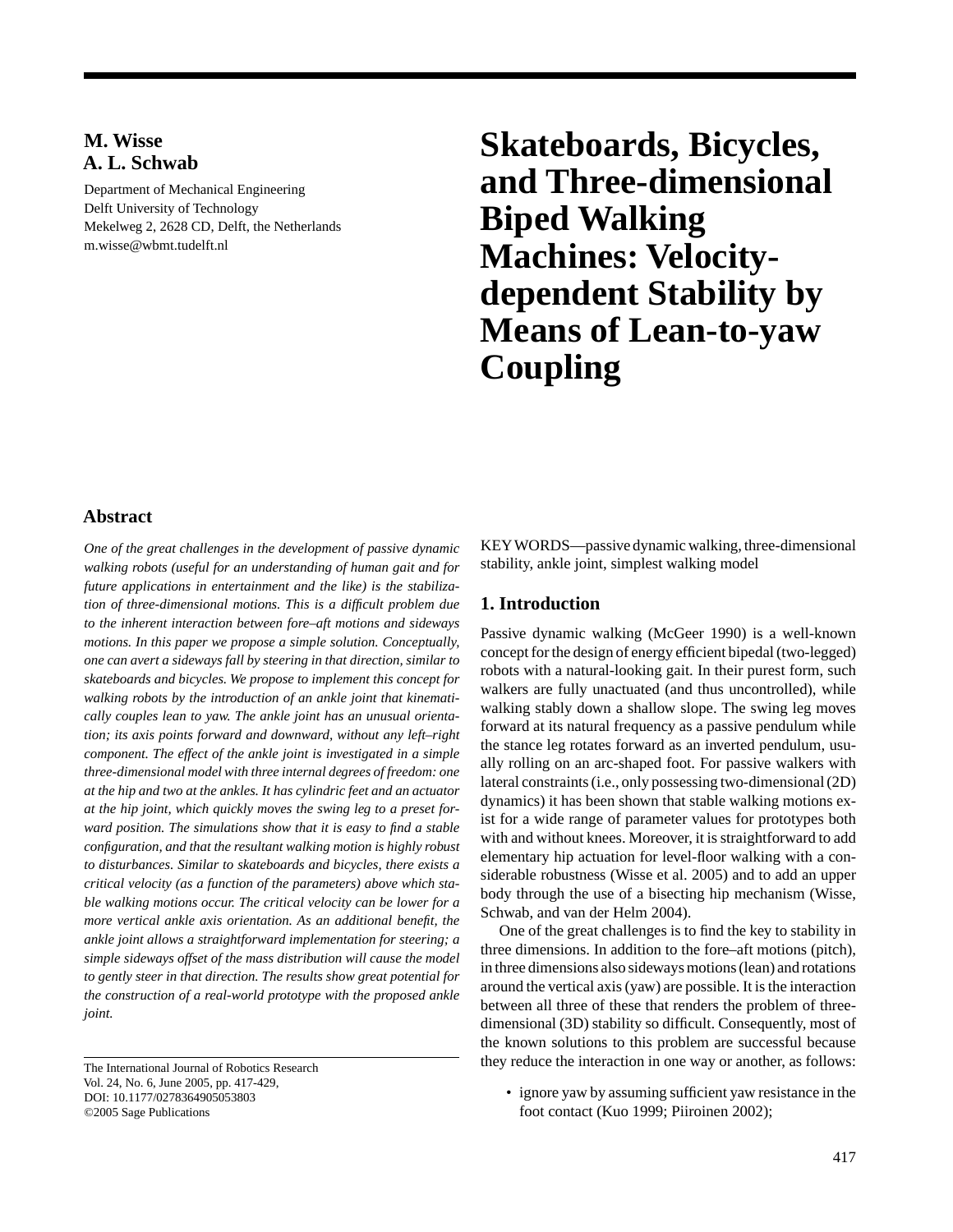- apply large moments of inertia against yaw (Coleman and Ruina 1998; Coleman et al. 2001);
- walk with short steps (Coleman and Ruina 1998; van der Linde 2001; Tedrake et al. 2004);
- counteract yaw with a counter-rotating body (Wisse and Schwab 2001) or with counter-swinging arms (Collins, Wisse, and Ruina 2001).

In this paper, however, we aim not at a reduced interaction between the degrees of freedom, but conversely we show how a purposefully induced interaction between lean and yaw can actually benefit the stability of the walking motion.

First, in Section 2 we introduce the main idea through the related problems of skateboard and bike stability. Then, in Section 3 an elementary walking model is introduced, followed by the simulation results in Section 4 and the discussion and conclusion in Sections 5 and 6.

### **2. Advantageous Lean-to-yaw Coupling**

In 3D walking, side-to-side tipping (i.e., excessive leaning) is a major stability hazard. One of the most effective control opportunities is lateral foot placement—placing the next swing leg sideways to avert a fall in that direction (Kuo 1999; Donelan et al. 2004). The key insight in this paper is that such lateral foot placement can be obtained by steering, i.e., yaw. Rotation around the vertical axis by itself has no effect, but in combination with forward progression, it suddenly affects the lateral foot placement. In other words, if during a forward walking motion one steers to the left, then automatically the next footfall will be placed more to the left side. Thus, yaw can be used for side-to-side stability, as long as there is a forward progression. Stability can be obtained if the unstable lean is either kinematically or dynamically coupled to the yaw motion.

In this section, we investigate two known examples of such advantageous lean-to-yaw coupling: a skateboard and a bicycle. These examples represent two different forms of lean-toyaw coupling. The skateboard has a kinematic coupling; yaw and lean are combined in a single degree of freedom, as explained in Section 2.2. The bicycle has a dynamic coupling; besides the sideways lean degree of freedom of the bicycle, there is a separate degree of freedom for the steering front fork. The bicycle study is presented in Section 2.3. Note that the remainder of the paper addresses a kinematic lean-to-yaw coupling for walking machines, for which the skateboard is the most relevant analogy.

### *2.1. Skateboard*

In the skateboard, the two sets of wheels are attached to the board via tilted steering axes (Figure 1). Although the main purpose of this construction is to give the rider the ability



Fig. 1. Parameters of the skateboard model.

to steer, here we show how this also provides stability. The following analysis is a simplified version of the skateboard stability analysis by Hubbard (1979).

The board and wheels are assumed to be massless and the height between the board and the floor is neglected. Also, we assume that there is always contact between all four wheels and the floor; the model cannot tip over. The rider is modeled as a single point mass at height *h* above the floor, rigidly attached to the skateboard. The distance between the front and rear wheels is *w*. The steering axes are mounted at an angle  $\alpha$  with respect to vertical such that sideways leaning of the rider results in steering in that direction. The steering axes are equipped with rotational springs with stiffness *k*. The model has fore–aft and sideways symmetry.

The skateboard is a non-holonomic system, i.e., it cannot slip sideways but it can move to a sideways position by a sequence of steering actions. Therefore, it has a smaller velocity space (lean and ride) than coordinate space (lean, *x*- and *y*-position and orientation in plane). Here we consider the linearized equations of motion in which the forward velocity can be considered as a parameter. The linearized model only has one degree of freedom, i.e., the sideways lean angle of the rider  $\theta$  (Figure 2). With zero forward velocity, the behavior equals that of an inverted pendulum with a destabilizing gravity torque and a stabilizing spring torque. Although the two springs act on the tilted joints, in their projected torques the tilt angle *α* cancels out.

When riding with a velocity *v*, the skateboard makes a turn if there is a non-zero lean *θ*. The velocity together with the radius of curvature  $r_c$  (Figure 2) determine the sideways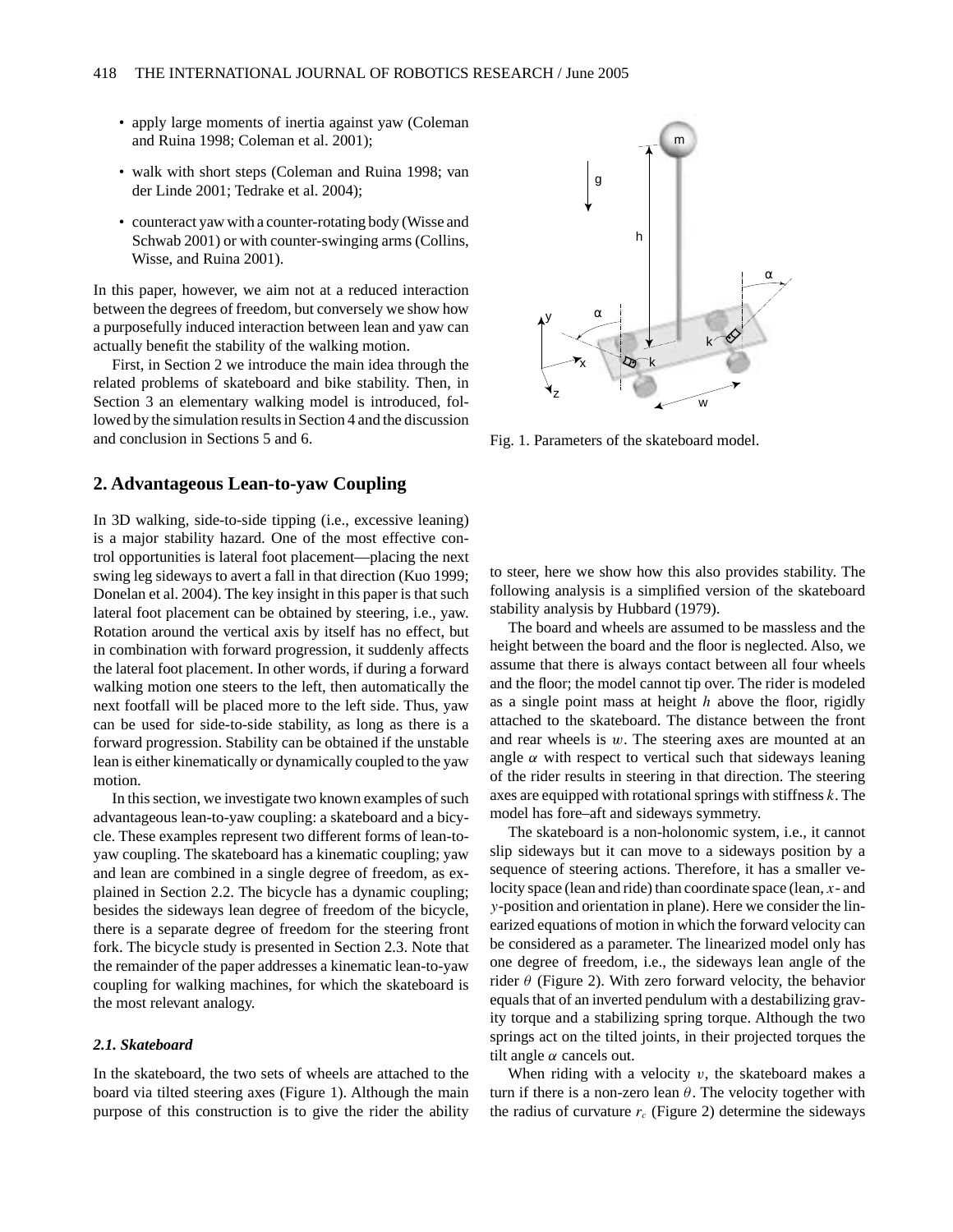

Fig. 2. Variables for the linearized skateboard model: left, a rear view; right, a top view.

acceleration of the board according to

$$
a = \frac{v^2}{r_c} = \frac{2v^2}{w \tan \alpha} \theta.
$$
 (1)

Therefore, the total system equation describing the linearized model becomes

$$
mh^2\ddot{\theta} + \left(2k - mgh + \frac{2mh}{w\tan\alpha}v^2\right)\theta = 0.
$$
 (2)

This result can be interpreted as follows. If the spring stiffness *k* is high enough to counteract the inverted pendulum instability, then the system is never unstable. If not, then it can always be made stable by its velocity. The larger the angle *α* is, the higher the required velocity. The critical velocity is

$$
v_{min} = \sqrt{\frac{(mgh - 2k)w \tan \alpha}{2mh}}.
$$
 (3)

Note that the system can at best only be marginally stable. The introduction of damping in the steering axis could make it asymptotically stable. Also note that eq. (3) suggests that it is best to make angle  $\alpha$  equal to zero. In real life there is a lower limit to *α* dependent on the width of the skateboard because of the unilateral contact between the wheels and the floor.

#### *2.2. Bicycle*

Everybody knows that a bicycle is highly unstable at rest but can easily be stabilized at a moderate speed. Moreover, some uncontrolled bicycles can be asymptotically stable in a certain speed range. To demonstrate this phenomenon, we consider one of the simplest bicycle models: an uncontrolled bicycle with a rigid rider attached. This is an example of a dynamically coupled lean-to-yaw motion due to the hands-free operation of the bicycle. The following analysis is based on a



Fig. 3. Bicycle model together with the coordinate system, the degrees of freedom, and the parameters, from Schwab, Meijaard, and Papadopoulos (2005).

recent bicycle benchmark publication by Schwab, Meijaard, and Papadopoulos (2005).

The mechanical model of the bicycle consists of four rigid bodies: the rear frame with the rider rigidly attached to it, the front frame consisting of the front fork and handle bar assembly, and the two knife-edge wheels. These bodies are interconnected by revolute hinges at the steering head between the rear frame and the front frame and at the two wheel hubs. The contact between the stiff non-slipping wheels and the flat level surface is modeled by holonomic constraints in the normal direction and by non-holonomic constraints in the longitudinal and lateral directions. There is no friction, apart from the idealized friction between the non-slipping wheels and the surface, no propulsion and no rider control, the socalled hands free coasting operation.

The mechanical model of the bicycle has three degrees of freedom: the lean angle  $\phi$  of the rear frame, the steering angle  $\delta$ , and the rotation  $\theta_r$  of the rear wheel with respect to the rear frame. The forward speed is  $v = -\dot{\theta}_r R_{rw}$ , where  $R_{rw}$  is the radius of the rear wheel. Due to the non-holonomic constraints, there are four extra kinematic coordinates which describe, together with the degrees of freedom, the configuration of the system (Schwab and Meijaard 2003). The four kinematic coordinates are taken here as the Cartesian coordinates *x* and *y* of the rear-wheel contact point, the yaw angle  $\psi$  of the rear frame, and the rotation  $\theta_f$  of the front wheel with respect to the front frame. The dimensions and mechanical properties of the benchmark model are those of a regular 18 kg bicycle with an average 76 kg rider. For the complete set of parameters, we refer to Schwab, Meijaard, and Papadopoulos (2005).

In this study, we consider the linearized model of the bicycle at constant forward speed. In the linearized model only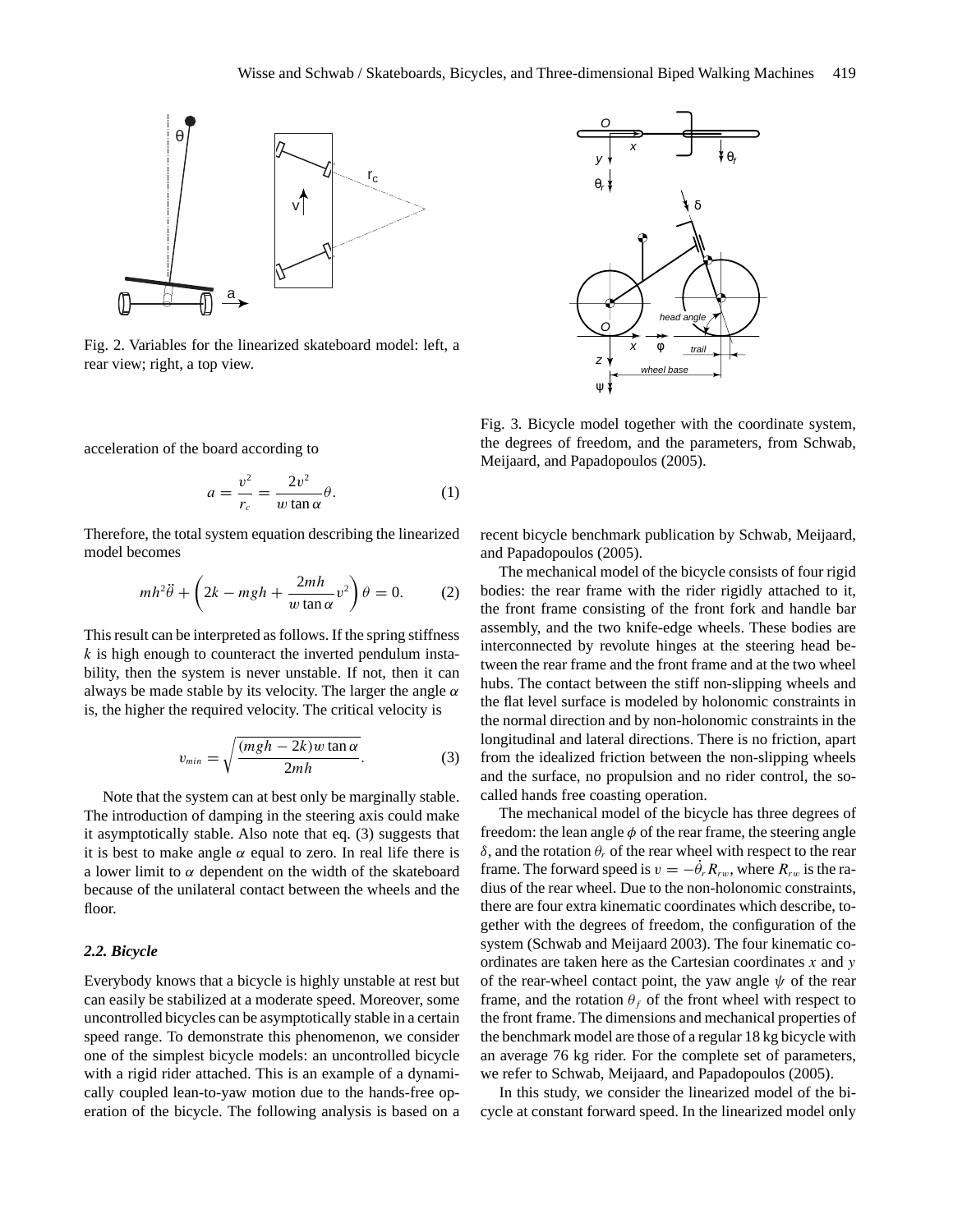two degrees of freedom remain,  $\mathbf{q} = (\phi, \delta)^T$ . The equations of motion are

$$
\mathbf{M}\ddot{\mathbf{q}} + [\mathbf{C1} \cdot v]\dot{\mathbf{q}} + [\mathbf{K0} + \mathbf{K2} \cdot v^2]\mathbf{q} = \mathbf{f}, \quad (4)
$$

with a constant mass matrix, **M**, a "damping" matrix, **C1**, which is proportional to the forward speed  $v$ , and a stiffness matrix, which has a constant part, **K0**, and a part, **K2**, which is proportional to the square of the forward speed. Unfortunately the entries in the matrices are too complex and lengthy to express in a concise symbolic form. The benchmark paper (Schwab, Meijaard, and Papadopoulos 2005) does present these entries in an algorithmic manner. Simplification of these expressions by neglecting so-called minor terms, as has been done by others in the past, would lead to incorrect results. Therefore, we choose here to present typical values for the entries in the matrices, i.e.,

$$
\mathbf{M} = \begin{bmatrix} 80.812 & 2.3234 \\ 2.3234 & 0.30127 \end{bmatrix},
$$
  
\n
$$
\mathbf{C1} = \begin{bmatrix} 0 & 33.774 \\ -0.84823 & 1.7070 \end{bmatrix},
$$
  
\n
$$
\mathbf{K0} = \begin{bmatrix} -794.12, & -25.739 \\ -25.739 & -8.1394 \end{bmatrix},
$$
  
\n
$$
\mathbf{K2} = \begin{bmatrix} 0 & 76.406 \\ 0 & 2.6756 \end{bmatrix},
$$
 (5)

where we use the standard units kg, m, and s. The forces **f** on the right-hand side are the action–reaction lean moment between the fixed space and the rear frame, and the action– reaction steering moment between the rear frame and the front frame. The latter is the torque that would be applied by a rider's hands or a controller. In the present study of an ordinary uncontrolled bicycle, both of these moments are taken to be zero.

To investigate the stability of the upright steady motion, we start from the homogeneous linearized equations of motion (4). Next we assume for the small variations in the degrees of freedom an exponential motion with respect to time, which then takes the form  $\mathbf{q} = \mathbf{q}_0 \exp(\lambda t)$ . This leads to an eigenvalue problem for which in this case the characteristic equation is a polynomial in the eigenvalues *λ* of order four. The coefficients in this polynomial are themselves polynomials in the forward speed  $v$ , since some coefficients of the linearized equations of motion have a linear or quadratic dependency on *v*. The solutions of the characteristic polynomial for a range of forward speeds are the root loci of the eigenvalues *λ*, which are shown in Figure 4. Eigenvalues with a positive real part correspond to unstable motions, whereas eigenvalues with a negative real part result in asymptotically stable motions. Complex conjugated eigenvalues give rise to oscillatory motions.

For the bicycle model there are two significant eigenmodes, called capsize mode and weave mode. The capsize motion is



Fig. 4. Eigenvalues *λ* from the linearized stability analysis for the benchmark bicycle from Figure 3 and Schwab, Meijaard, and Papadopoulos (2005) where the solid lines correspond to the real part of the eigenvalues and the dashed line corresponds to the imaginary part of the eigenvalues, in the forward speed range of  $0 \le v \le 10$  m s<sup>-1</sup>. The zero crossings of the real part of the eigenvalues are for the weave motion at  $v_w = 4.3$  m s<sup>-1</sup> and for the capsize motion at  $v_c = 6.1 \text{ m s}^{-1}$ , giving the bicycle an asymptotically stable speed range of  $v_w < v < v_c$ .

a non-oscillatory motion in which, when unstable, the bicycle just falls over like a capsizing ship. The weave motion is an oscillatory motion in which the bicycle sways about the headed direction. Both eigenmodes show the dynamically coupled lean-to-yaw motion. At very low speed,  $0 < v < 0.7$  m s<sup>-1</sup>, there are two positive and two negative eigenvalues which correspond to an inverted pendulum-like motion of the bicycle. At  $v = 0.7$  m s<sup>-1</sup> two real eigenvalues become identical and start forming a conjugated pair; this is where the oscillatory weave motion emerges. At first, this motion is unstable but above  $v_w = 4.3 \text{ m s}^{-1}$  the weave motion becomes stable. After this bifurcation, the frequency of the weave motion is almost proportional to the forward speed. Meanwhile the capsize motion, which was stable for low speed, becomes mildly unstable at  $v_c = 6.1 \text{ m s}^{-1}$ . With further increase in speed, the capsize eigenvalue approaches zero.

We conclude that the bicycle model shows a dynamic leanto-yaw coupling resulting in an asymptotically stable motion. Similar to the skateboard, with its kinematic coupling, a minimal forward velocity is required for this stabilizing effect.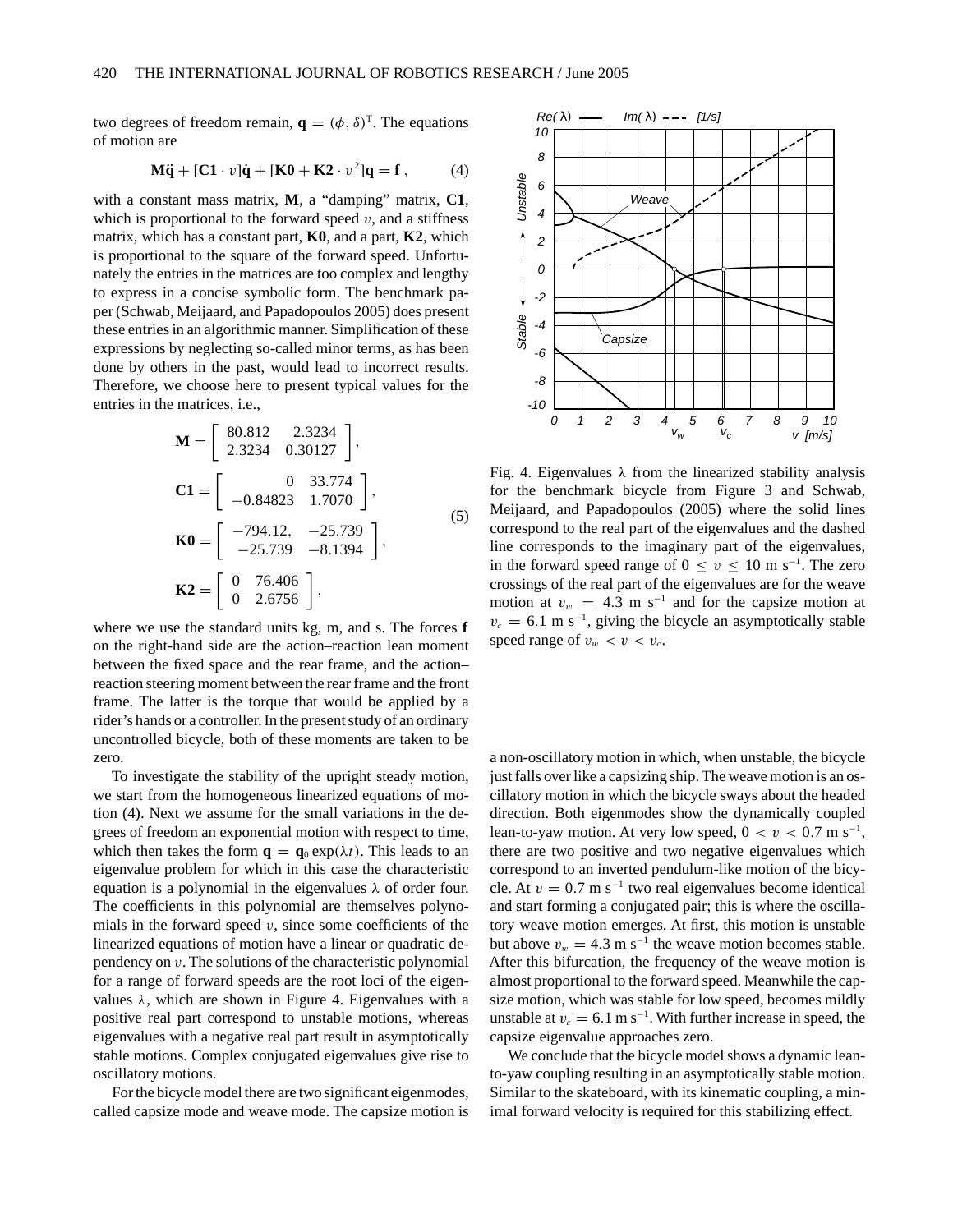

Fig. 5. Degrees of freedom (left) and parameters (right) of our simple walking model with ankle joints that couple lean to yaw.

# **3. Simplest Passive Walking Model with Lean-to-yaw Coupling**

The purpose of the simulation model is to show the essential dynamic effects of kinematic lean-to-yaw coupling in walking systems. The simplest model for this purpose is a 3D cousin of Garcia's 2D 'simplest walking model' (Garcia et al. 1998), which consisted of one finite point mass at the hip joint, two infinitesimally small point masses at the feet, and massless rigid links in between, interconnected with a frictionless hinge at the hip. Our model (Figure 5) is a 3D extension of this; the hip has gained a finite width and the hip mass is divided into two point masses at the extremes of the massless hip axle. For numerical reasons, the point masses at the feet of our model are not infinitesimally small but just very small. The degrees of freedom are the coordinates and the yaw and lean angles of the center of the hip axle  $\{x_h, y_h, z_h, u_1, u_2\}$ , the two leg pitch angles  $\{u_3, u_4\}$ , and the two ankle angles  $\{u_5, u_6\}$ . The ankle axes are mounted in the  $x-y$ -plane at an angle  $\alpha$  with respect to the vertical. Note that the ankle axes have no component in the *z*-direction, unlike conventional robot designs or the human ankle. The "normal" ankle functionality, rotation around the *z*-axis, is realized by means of the roll-off motion of the feet.

The feet are (partial) cylinder shells with the cylinder axis perpendicular to the ankle axis. They are mounted such that the cylinder axis is in the leg (not displaced forward or backward) and that the total leg length (when standing upright) is independent of the cylinder radius. The foot contact is modeled as a perfectly rigid cylinder–plane contact with only one degree of freedom: pitch in a direction perpendicular to the cylinder axis. The width of the feet is not specified and is assumed to be sufficient to prevent sideways tipping over the edge. The feet in the model have a finite size but no inertia, so the foot of the swing leg contributes to the system dynamics only as a point mass. For the detection of heel contact, the swing foot is assumed to preserve its parallel orientation with respect to the floor surface. Heel contact itself is modeled as a rigid plastic impact with immediate and full contact to the floor, while at the same instant the previous stance foot loses contact.

The model walks down a shallow slope *γ* . All parameters are scaled so that gravity *g*, the leg length *l* and the total robot mass  $(2m_{hip})$  are all equal to one.<sup>1</sup> The simulation results can be scaled back to obtain results, for example, for an earthly gravity regime. This scaling exposes the minimal set of adjustable parameters: hip width *d*, foot radius *r*, ankle mounting angle  $\alpha$ , and slope angle  $\gamma$  as listed in Table 1. Additionally, a (small) torque can be exerted at the hip joint to move the swing leg quickly to a forward position, a feature that will prove necessary for stable walking (Section 4).

#### *3.1. Equations of Motion*

The equations of motion for the system without foot contact constraints were generated with the method of virtual power as described in Schwab and Wisse (2001), where the 12 dependent degrees of freedom  $({x, y, z}$  for each point mass) were expressed in terms of the nine generalized coordinates  ${x_h, y_h, z_h, u_1...u_6}$ . In addition, there are three coordinates that change value only once per step: the foot roll-off direction  $\phi$  and the foot contact location  $\{x_c, z_c\}$ . The five foot contact constraints are expressed as follows.

- 1. No yaw: the foot cylinder axis must remain perpendicular to its initial heading.
- 2. No lean: the foot cylinder axis must remain perpendicular to the normal of the floor.
- 3. Contact with plane: the center of the foot cylinder axis must remain a distance *r* (foot radius) above the floor.
- 4. No lateral slip.
- 5. No forward slip: the forward disposition should match with the pitch angle.

<sup>1.</sup> Due to the applied scaling, most quantities in this text are dimensionless, which explains the frequent use of seemingly incomplete statements such as 'a velocity of 0.36'.

| <b>Table 1. Parameters and Their Default Values</b> |          |      |  |
|-----------------------------------------------------|----------|------|--|
| Hip width                                           | d.       | 0.3  |  |
| Foot radius                                         | r        | 0.5  |  |
| Ankle mounting angle                                | $\alpha$ | 0.55 |  |
| Slope angle                                         | ν        | 0.01 |  |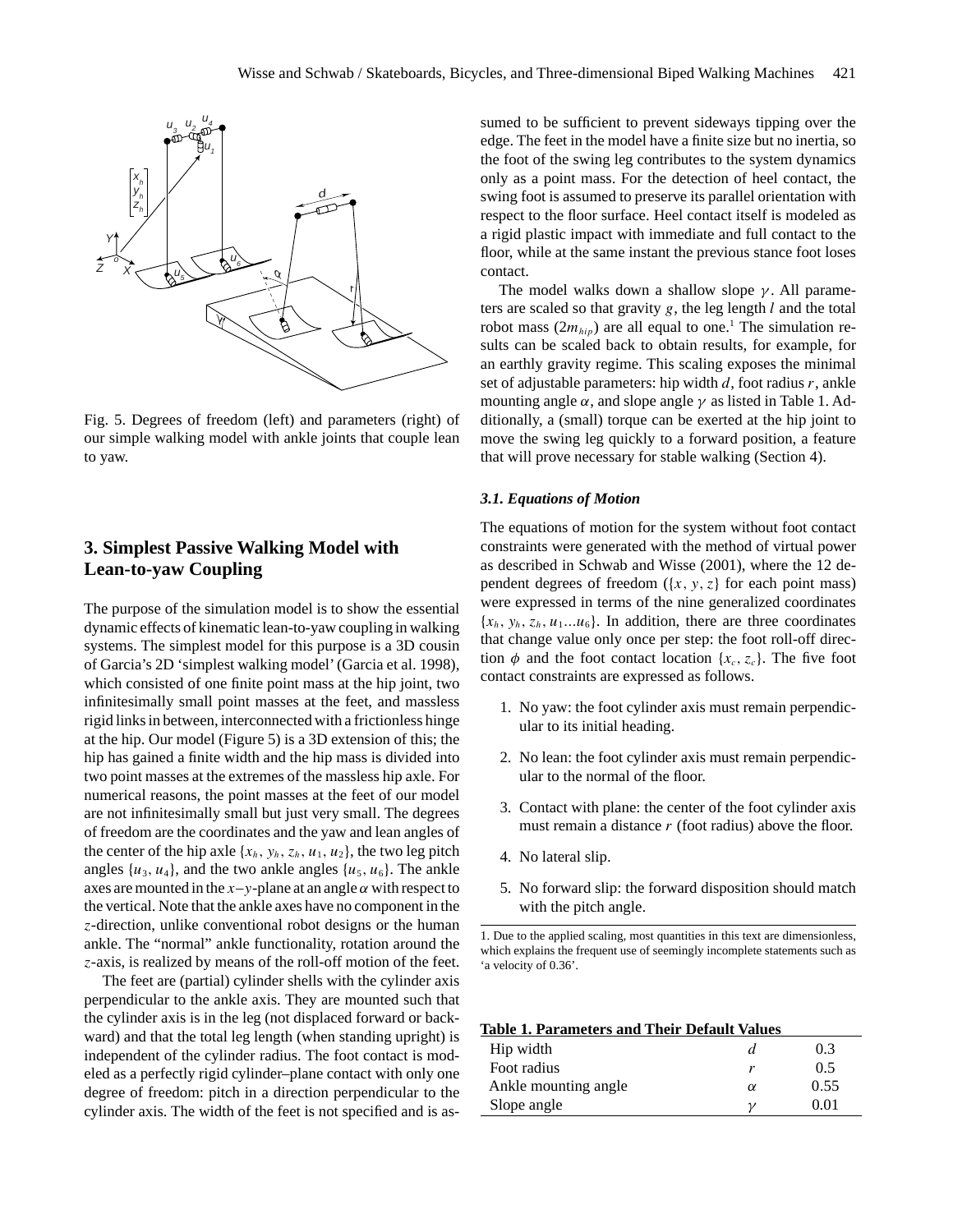These constraint conditions (either for the right foot or for the left foot, depending on which is in stance phase) were added to the equations of motion to obtain a system of differential algebraic equations, which solves for the nine generalized coordinates and five Lagrange multipliers (one unknown contact force or torque per constraint condition). The impact equations for the heel strike event are derived in the same systematic manner (Schwab and Wisse 2001), in which the five foot contact constraints serve as contact conditions where impulsive forces can occur.

### *3.2. Simulation Procedure*

The simulation procedure is a succession of simulations of walking steps which begin and end at the instant immediately after heel strike. Within one step, the system of differential algebraic equations is numerically integrated until heel strike is detected, followed by an impact calculation. The end state of the walker is then used as the starting state for a second step. After the second heel strike, the end state  $({\bf q}, {\dot{\bf q}})_{n+1}$  is compared to the initial state of the walker  $({\bf q}, {\bf \dot{q}})_n$  and the entire two steps can be summarized as the non-linear stride function S which maps the end states on the initial states:

$$
\left[\begin{array}{c}\mathbf{q}_{n+1}\\\dot{\mathbf{q}}_{n+1}\end{array}\right]=\mathbf{S}\left(\left[\begin{array}{c}\mathbf{q}_{n}\\\dot{\mathbf{q}}_{n}\end{array}\right]\right).
$$
 (6)

Note that we do not apply the common procedure of statemirroring at the end of the step, which is used in most 2D analyses to confine the simulation to only one walking step instead of two consecutive steps.

According to the Poincaré mapping method, if the end state equals the initial state, we have found a fixed point representing a cyclic walking motion. The stability is determined by the effect of deviations  $\epsilon_n$  in the initial state on deviations  $\epsilon_{n+1}$ in the end state. For small deviations, we assume linearity around the fixed point, such that

$$
\boldsymbol{\epsilon}_{n+1} = \mathbf{J} \boldsymbol{\epsilon}_n \qquad \text{with} \qquad \mathbf{J} = \frac{\partial \mathbf{S}}{\partial (\mathbf{q}_n, \dot{\mathbf{q}}_n)}.
$$
 (7)

**J** is the Jacobian of the stride function **S** and is determined by performing the simulation procedure once for all deviations  $\epsilon_n$ , one for each independent initial condition. The stability characteristics are described by the eigenvalues *λ* of the Jacobian **J**; if all are smaller than 1 in magnitude, errors decay over subsequent strides. The smaller the eigenvalues, the faster the walker converges toward the fixed point. Note that the definition of eigenvalues here differs from Section 2; the analysis of the walking model is discrete  $(-1 < \lambda < 1$  is stable) whereas the skateboard and bicycle analysis is continuous ( $\lambda < 0$  is stable).

For the stability analysis, there are six relevant independent initial conditions  $\{\mathbf{q}, \dot{\mathbf{q}}\}$  for the start of a stride. The nine independent coordinates for the free model are reduced by five foot contact constraints to four independent degrees of freedom when one foot is in contact with the floor. The angle of the swing foot is not connected to any inertia, so this leaves only three independent degrees of freedom and thus six states:  ${u_3, u_4, u_6, \dot{u}_3, \dot{u}_4, \dot{u}_6}$  for left stance. The Poincaré section removes one state (one of the hip angles) so that there would be five independent initial conditions. In addition, there are three coordinates that change only once per step:  $x_c$ ,  $z_c$ , and  $\phi$ . The linear coordinates  $x_c$  and  $z_c$  are not relevant to the walking motion, but the foot roll-off direction  $\phi$  is, so it must be added to the set of independent initial conditions. Therefore, in total there are six relevant independent initial conditions as listed in Table 2.

### **4. Simulation Results**

In this section we present the behavior and stability of five simulation models of increasing complexity. The first model (Figure 6(A)) is Garcia's 2D 'simplest walking model'(Garcia et al. 1998). This fully passive model has straight legs with point feet (with infinitesimally small point masses) and a large point mass at the hip. The second model (Figure 6(B)) is similar, except that it has arc feet instead of point feet. The third model (Figure  $6(C)$ ) is equal to the second model except that it is 3D. It has no hip width but it can move out-of-plane. Also, this model is equipped with the proposed ankle joints. The fourth model (Figure 6(D)) differs in that it has a non-zero hip width, and the fifth model (Figure 6(E)) has an additional actuator at the hip joint (Wisse et al. 2004).

### *4.1. Fully Passive Model*

Garcia et al. (1998) researched the simplest walking model in two dimensions that could still demonstrate a passive walking motion (Figure  $6(A)$ ). The model consists of three point masses, one of mass 1 at the hip and two infinitesimally small point masses at the feet, with rigid, massless links as legs interconnected with a frictionless hinge. Therefore, it has two degrees of freedom when in stance phase and thus  $2 \times 2 - 1 = 3$ independent initial conditions for a step starting with the rear leg just leaving the floor. With its point feet (no radius of curvature), the simplest walking model is a special 2D case of the model presented in this paper.

| Table 2. Fixed Point Initial Conditions for Left Stance, Valid |  |
|----------------------------------------------------------------|--|
| for the Parameter Values in Table 1                            |  |

| Foot heading                  | $\phi_2$     | 0.0016    |
|-------------------------------|--------------|-----------|
| Stance leg angle              | $u_4$        | 0.155     |
| Stance ankle angle            | $u_{\rm{6}}$ | $-0.0041$ |
| Stance leg angular velocity   | $\mu_4$      | $-0.42$   |
| Stance ankle angular velocity | $u_{\kappa}$ | $-0.070$  |
| Swing leg angular velocity    | $u_3$        | $-0.42$   |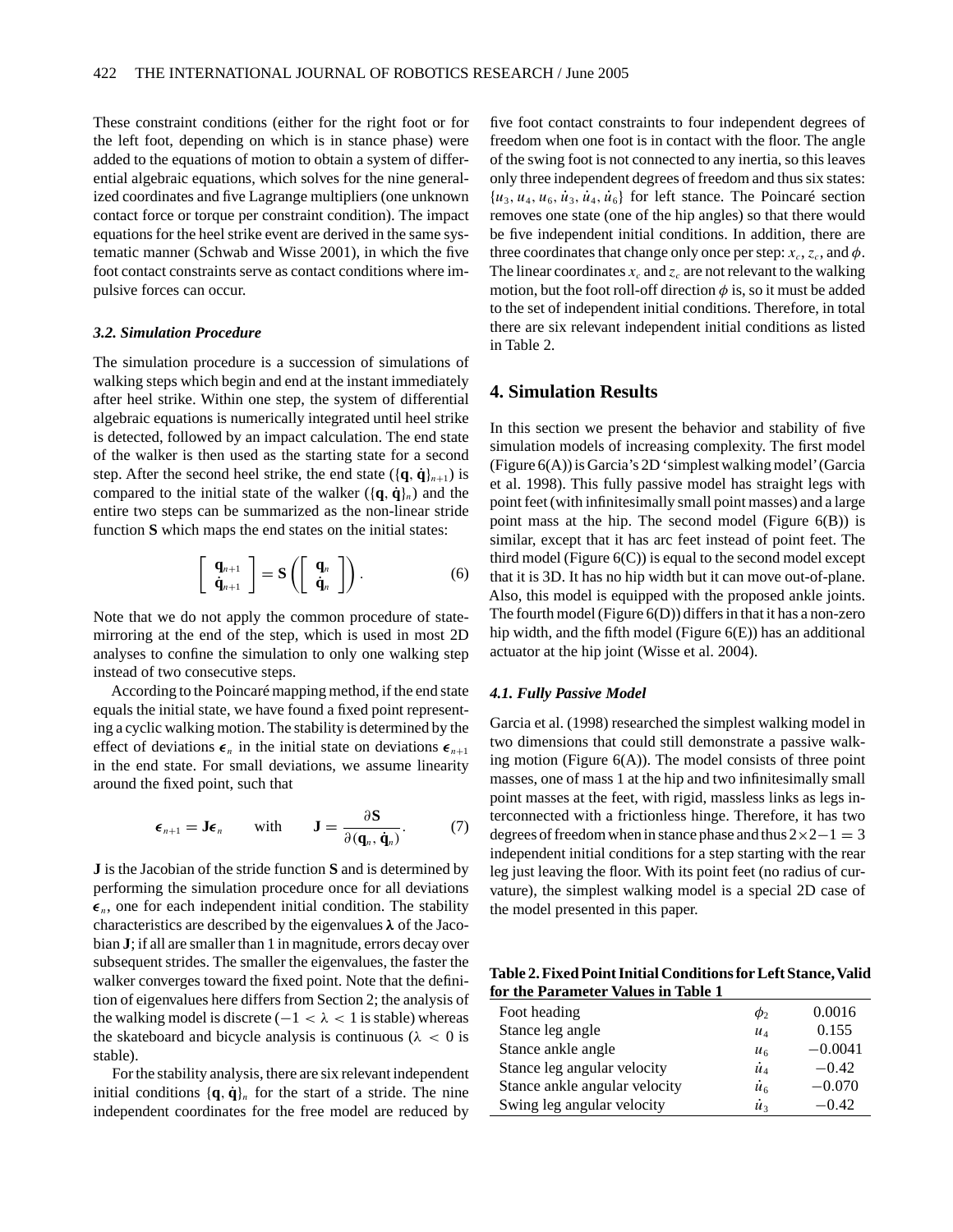

Fig. 6. Models with increasing complexity: (A) 2D point foot walker (Garcia et al. 1998); (B) 2D arc foot walker; (C) flat 3D walker (passive or active); (D) passive 3D walker with finite hip width; (E) active 3D walker.

The model shows a stable walking pattern when walking on a shallow slope with a downward angle smaller than 0.015 rad (Garcia et al. 1998). For example, Table 3 presents the eigenvalues *λ* for the cyclic motion that exists for a typical slope of 0.004 rad. It has been shown, however, that the simplest walking model is highly susceptible to disturbances (Schwab and Wisse 2001), and that this sensitivity can be greatly reduced by the application of arc feet with a substantial radius (Wisse and van Frankenhuyzen 2003). Therefore, we continue this paper with a model with arc feet with a radius of (a somewhat arbitrarily chosen) 0.5 times the leg length. For comparison within this paper and with previous publications (Schwab and Wisse 2001; Wisse et al. 2004), the arc foot model is given the same step length and approximately the same velocity as the point foot model by adjustment of the slope angle. The step length is determined by the initial stance leg angle  $\theta_0$ . On a slope of  $\gamma = 0.004$  rad, the point foot model has a limit cycle with  $\theta_0 = 0.15$  rad. The arc foot walker only needs a slope of  $\gamma = 0.00058$  rad for the same step length, i.e., it is about seven times more efficient while walking at the approximate same velocity (see Figure 7). The eigenvalues have moved closer to 1 and thus do not suggest a stability improvement (Table 3). However, we performed a crude analysis of the basin of attraction which showed that the arc foot walker can handle deviations from the initial conditions of 8% versus 2% for the point foot walker, indicating a better practical applicability of the model.

An interpretation of the eigenvectors corresponding to the last set of eigenvalues in Table 3 has shown that the first three eigenvalues are indeed only related to the fore–aft motions, whereas the last three eigenvalues are related to 3D motions in which both the sideways and fore–aft direction are present. The most important conclusion to be drawn from Table 3 is that there exists a stable 3D walking motion for our model with no hip width and an almost upright ankle axis ( $\alpha = 0.15$  rad).

Further research shows that the eigenvalues are highly sensitive to the orientation of the ankle axis and that only a small region leads to stable motions (see Figure 8). The first three eigenvalues are not a function of the ankle axis orientation



Fig. 7. Leg angles versus time for a point foot model (Figure  $6(A)$ ) and an arc foot model (Figure  $6(B)$ ) with a foot radius  $r = 0.5$ . The displayed cyclic walking motion (only one step is shown) is valid both for 2D models and for 3D models with zero hip width (Figure 6(C)).

as it only influences 3D motions. The small region of stable values for  $\alpha$  is located around the maximal stance leg angle (0.15 rad; see Figure 7). This means that, during the walking motion, the orientation of the ankle axis will move from 0*.*3 to 0 rad with respect to an absolute reference frame, i.e., it will have a completely vertical orientation at the end of each step. Obviously, in this orientation the ankle joint is no longer a "lean-to-yaw" coupling, but it has become a pure yaw degree of freedom. This eliminates the stabilizing effect for two reasons. First, there is no coupling so the yaw motion is not related to the rest of the walking motion, resulting in uncorrelated (and thus destabilizing) rotations around the vertical axis. Secondly, more severely, the loss of the lean degree of freedom in the ankle joint will most likely result in sideways tipping over on the inside edge of the foot, unless very wide feet are applied. Recall that a similar lower boundary exists for a realistic skateboard model.

We hypothesized that a finite hip width  $d > 0$  might add to stability. A graph of the eigenvalues as a function of both the ankle orientation  $\alpha$  and the hip width  $d$  is sketched in Figure 9. The sketch is based on a number of cross-sections in the parameter space of *α* and *d*. The stable region for *α* narrows down with an increasing *d* up to  $d \approx 0.05$ , beyond which no stable solutions were found for any *α*. A search up to  $d = 0.2$  provided ever increasing eigenvalues, so we extrapolate the result to conclude that no stable 3D walking motions exist for a hip width of more than 0.05 times the leg length.

Another hypothesis was that a steeper slope might improve the stability; on a steeper slope, the passive walker will take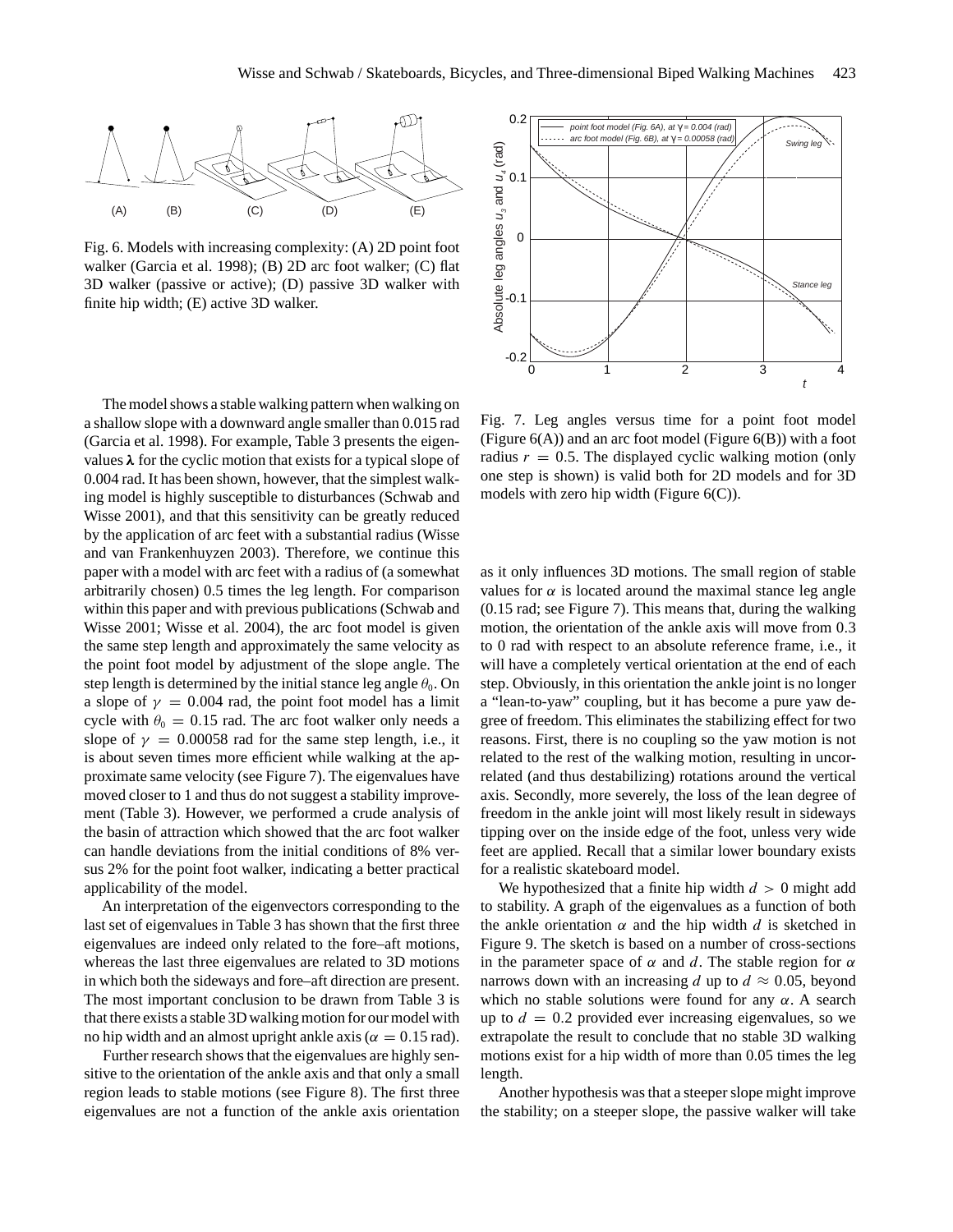| 2D Point            | 2D Arc                | 3D with          |
|---------------------|-----------------------|------------------|
| <b>Foot Walker</b>  | <b>Foot Walker</b>    | Arc Feet         |
| (Figure $6(A)$ )    | (Figure $6(B)$ )      | (Figure $6(C)$ ) |
| at $\gamma = 0.004$ | at $\gamma = 0.00058$ | at $y = 0.00058$ |
| $-0.3 + 0.27i$      | 0.69                  | 0.69             |
| $-0.3 - 0.27i$      | 0.12                  | 0.12             |
| 0                   | $\theta$              | 0                |
|                     |                       | 0.72             |
|                     |                       | 0.51             |
|                     |                       | 0                |
|                     |                       |                  |

**Table 3. Eigenvalues of the Cyclic Walking Motion for the Simplest Walking Model with Point Feet, a 2D Walker with Arc Feet, and a Flat (***d* = 0**) 3D Walker with Ankle Axes Oriented at** *α* **= 0.15 rad**

Note that all eigenvalues result from two successive steps, i.e., one stride.



Fig. 8. Typical plot of the absolute values of the eigenvalues |*λ*| as a function of the ankle joint orientation *α* for a fully passive 3D model (Figure 6(C)). This plot is generated with hip width  $d = 0$  and foot radius  $r = 0.5$ , walking on a slope of  $\gamma = 0.00058$  rad.

larger steps and thus walk faster, and the skateboard and bike models predict a beneficial stability effect for higher velocities. However, the simulation has shown only marginal effects. Up to the maximal slope of 0.046 rad beyond which no stable motions exist, the 3D graph in Figure 9 remains similar in shape. The stable region shifts to higher values of *α* along with the increase in step length. For example, a slope increase from 0.00058 to 0.004 rad causes the initial stance leg angle to increase from 0.15 to 0.29 rad and also shifts the stable values for *α* from around 0.15 to around 0.29 rad.



Fig. 9. A sketch of the dependency of the eigenvalues as a function of ankle joint orientation *α* and hip width *d* for a model (Figure 6(D)) with foot radius  $r = 0.5$  and slope angle  $\gamma = 0.00058$  rad. The left face of the figure is equal to Figure 8.

These marginal stability results, together with the required vertical orientation of the ankle axis, indicate that the fully passive model is not sufficiently applicable for real-world prototypes, and warrant a search for a model with stable behavior for larger values of *α* and *d*.

### *4.2. Model with Hip Actuation*

In this subsection we propose to improve the overall (3D) walking behavior through the addition of a stabilizing feature that was originally intended for 2D machines. In two dimensions, the most persistent failure is a fall forward, which can be averted by simply accelerating the swing leg to bring it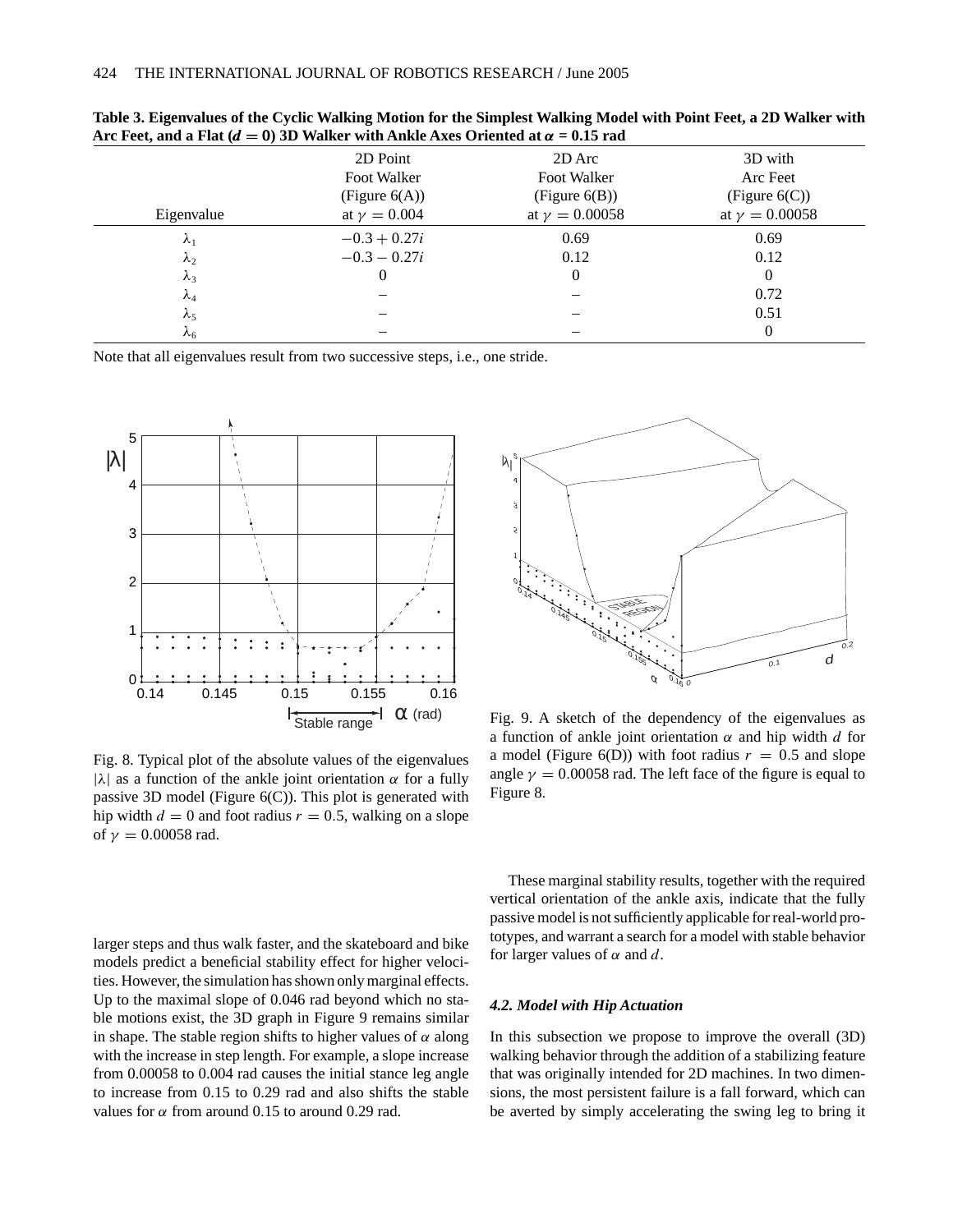

Fig. 10. Typical plot of the absolute values of the eigenvalues |*λ*| as a function of the ankle joint orientation *α* for a 3D model with simple swing leg control (Figure 6(C)). This plot is generated with hip width  $d = 0$  and foot radius  $r = 0.5$ , walking on a slope of  $\gamma = 0.00058$  rad (left) and  $\gamma = 0.01$  rad (right). The two graphs exemplify that the upper boundary for *α* increases with an increasing *γ* ; the steeper the slope, the larger the region of stability. Note the difference in scale of the two graphs.

quickly to a forward position and subsequently keeping it there (Wisse et al. 2004). This simple form of swing leg control can be implemented on our 3D model without energy implications; the swing leg is nearly massless, so any control action can be applied (almost) without reaction torques to the rest of the model. Therefore, the model still requires a downhill slope for a sustained walking motion. This also means that the swing leg can be moved arbitrarily fast; in the remainder of this paper, the swing leg is assumed (and simulated) always to be in the forward position before heel strike occurs.

We can arbitrarily set the forward angle that the swing leg is quickly moved to. Let us maintain the value of 0.15 rad as initial stance leg angle in accordance with the passive models described earlier. The controller therefore has to move the swing leg quickly to an inter-leg angle of  $2 \times 0.15 = 0.3$  rad. The immediate effect of the controller is that disturbances on the initial swing leg velocity do not affect the end state, and thus one of the eigenvalues of the model becomes zero.

Looking at the behavior for  $\gamma = 0.00058$ , there seems to be little difference between the active model (Figure 10(A)) and the passive model (Figure 8). The reason is that the main improvements are to be found for larger slopes. For the active model, a change of slope does not lead to a change of step length, while the swing leg control ensures that the model cannot fall forward, so any arbitrarily steep slope can be used. These two effects of the swing leg control together result in a much more favorable behavior. In contrast to the passive model, for the active model an increase of  $\gamma$  does not lead to a translation of the stable region for *α* but rather to an increase of this region, shown in Figure 10(B).

The stable region in Figure 10(B) has two independent boundaries. The lower boundary for  $\alpha$  is directly related to the step length; if  $\alpha$  is lower than 0.15, the ankle axis would reach a vertical orientation at the end of the step which leads to directional instability.With a fixed step length due to the swing leg controller, this lower boundary for  $\alpha$  is more or less static. The upper boundary is directly related to the slope angle; the steeper the slope, the higher  $\alpha$  can be. Or, in other words, for a given value of  $\alpha$  the slope angle must be above a certain critical value for stable walking. In Figure 11 this is depicted for  $\alpha = 0.55$ , the upper boundary from Figure 10(B). Note the correlation between the two graphs; the upper boundary  $\alpha$  = 0*.*55 in Figure 10(B) corresponds to the stability boundary  $\gamma = 0.01$  in Figure 11.

With respect to the passive model, the active model has a much larger stable region; when walking on a slope of  $\gamma =$ 0*.*01 rad, the ankle orientation angle can be anything between  $0.15 < \alpha < 0.55$  rad for stable walking. This gives good hopes for models with a finite hip width. Figure 12 presents the eigenvalues as a function of both  $\alpha$  and the hip width  $d$ , where the left front plane equals Figure  $10(B)$ . Apparently, for the active model an increase of the hip width is even beneficial to the stability, in sharp contrast with the passive model.

### *4.3. Stability Versus Velocity*

For the active model, it is easy to find a parameter combination that results in stable walking. Figure 11 basically suggests that for any parameter combination, one can find stability by increasing the slope angle past a critical value. This effect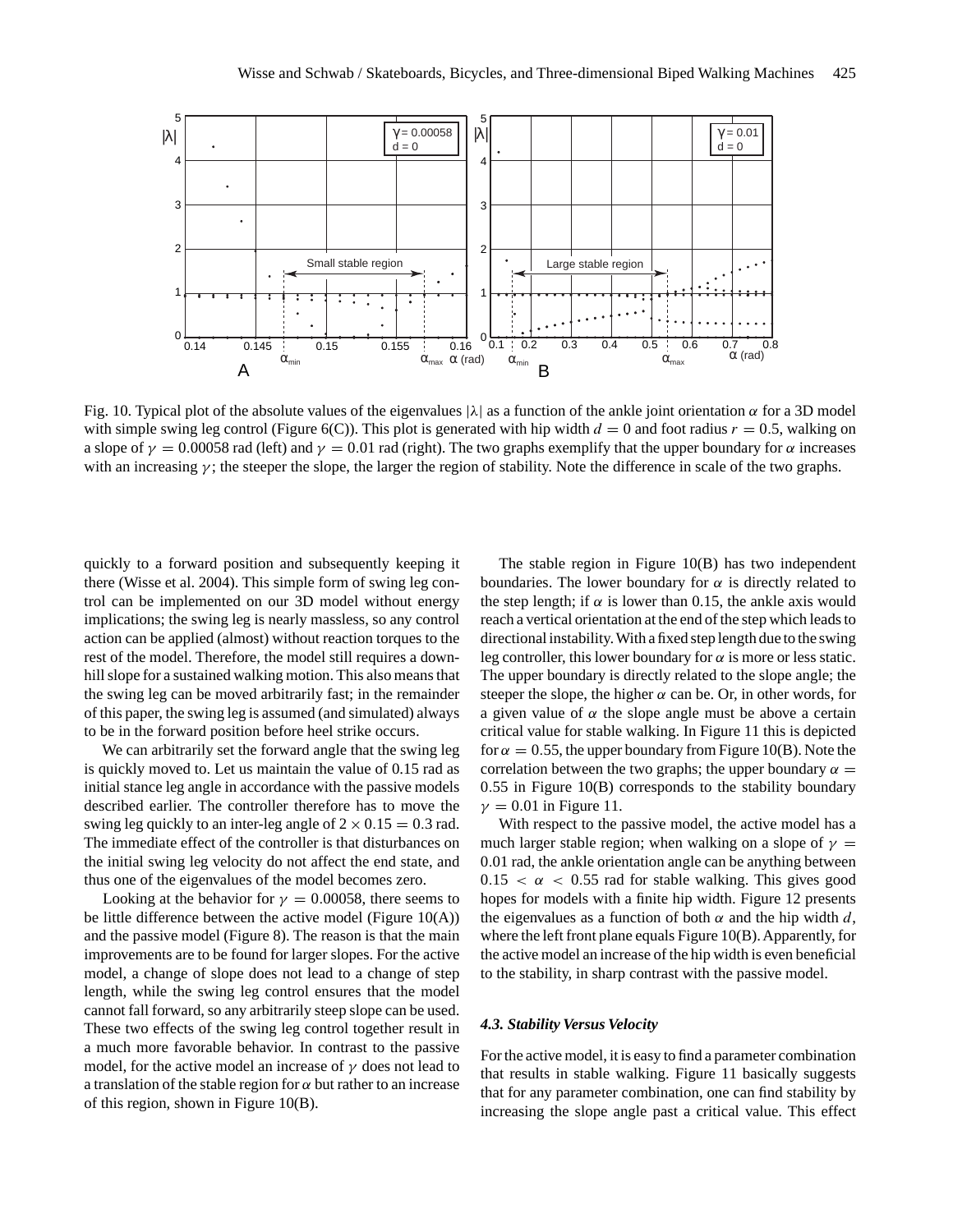

Fig. 11. Typical plot of the absolute values of the eigenvalues |*λ*| as a function of slope angle *γ* for a 3D model with simple swing leg control (Figure  $6(C)$ ). This plot is generated with hip width  $d = 0$ , a foot radius  $r = 0.5$ , and an ankle joint orientation  $\alpha = 0.55$  rad. For  $\gamma > 0.01$ , the model is stable. This boundary corresponds to the upper stability boundary in the right graph of Figure 10.



Fig. 12. Sketch of the eigenvalues of the active model as a function of ankle joint orientation  $\alpha$  and hip width *d* for a model (Figure 6(E)) with foot radius  $r = 0.5$  and slope angle  $\gamma = 0.01$  rad. The left face is equal to the right graph of Figure 10. The asterisk indicates the parameter set of Table 1.



Fig. 13. Stability regions and walking velocity as a function of the slope angle  $\gamma$  and the foot radius r for an active, flat 3D model (Figure 6(C)). The velocity is determined by the parameters *r* and  $\gamma$  and is independent of  $\alpha$ . The stability is dependent on all three parameters. The graph shows that a more vertical ankle axis (smaller  $\alpha$ ) provides stability for lower velocities. Interestingly, the stability boundaries are almost completely coincident with lines of constant velocity; the (dashed) boundary of the (light gray) stability region for  $\alpha < \pi/8$  is almost exactly equal to the line of constant velocity for  $v = 0.36$  (not shown). Similarly, the (dashed) boundary of the (dark gray) stability region for  $\alpha < \pi/4$  is almost exactly equal to  $v = 0.72$  (not shown). Therefore, we conclude that stability can be seen as a function of the velocity independent of the particular slope and foot radius that cause the velocity. Note that the velocity lines are obtained with the numerical simulation, not with the algebraic approximation in eq. (8).

has the same feel to it as the velocity relation in skateboards and bicycles, in which for most parameter values there exists a critical velocity above which stable motions occur. Therefore, it is interesting to investigate the relation between the slope angle, the walker's velocity, and its stability, to answer the question: is there a direct relationship between velocity and stability?

To answer this question, we need to bring *r* into the equation because the velocity is determined by  $\gamma$  and  $r$  for a given step length. For manageability of the model and calculations, we answer this question only for the flat version of the 3D model, i.e.,  $d = 0$  (Figure 6(C)). The result is stunning; according to Figure 13 there is almost a one-to-one relationship between the velocity and the stability, irrespective of the specific values of  $r$  and  $\gamma$  that cause that velocity.

The result in Figure 13 was obtained as follows. First, the plot contains contour lines of constant velocity. The walking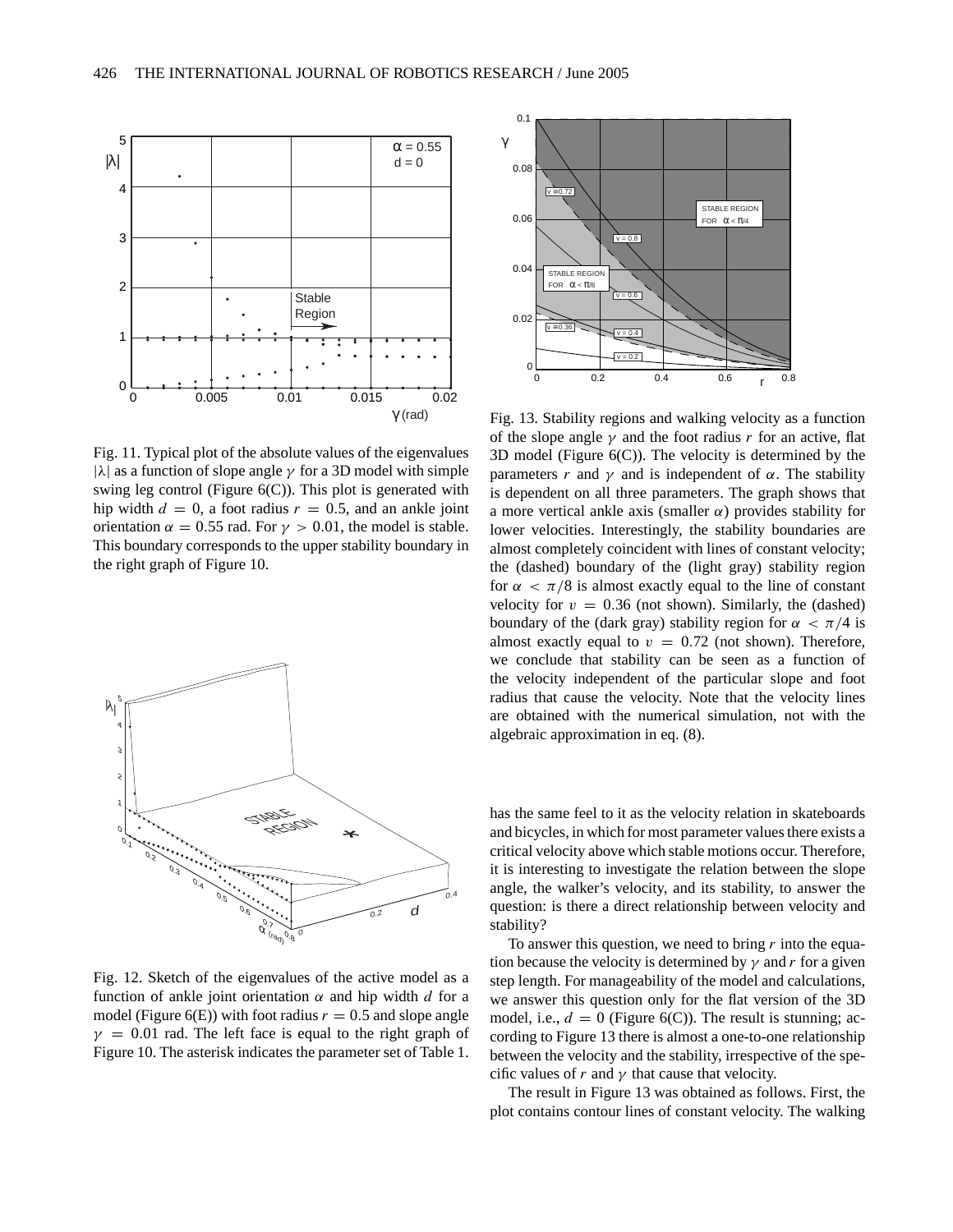velocity is a result of the gravitational energy input and the energy loss at the heel strike impact, which are in balance when the walker is in a limit cycle. An analysis of the energy balance (not shown here for brevity) leads to the following approximate relationship

$$
v \approx \frac{1}{(1-r)} \sqrt{\frac{\gamma}{\theta}}
$$
 (8)

where v is the walking velocity and  $\theta$  is the stance leg angle at the start of the step (equal to half of the preset inter-leg angle). This approximation ignores the velocity decrease at mid-stance and therefore slightly overestimates the walking velocity. Equation (8) clearly shows that if *r* equals the leg length 1, then the walker could have any velocity at a slope of 0 while no equilibrium exists for any other slope angle, because no energy is lost during heel strike. In Figure 13 we used the exact velocities (from the non-linear simulations) rather than the approximation in eq. 8.

The second ingredient of Figure 13 is the shape of the region of stability. The figure shows for two different values of the ankle joint orientation  $\alpha$  what combinations of values for the slope angle  $\gamma$  and the foot radius r lead to stable walking. The figure shows what was already known from Figure 10; a steeper slope (larger *γ* ) allows for a more horizontal ankle joint (larger *α*). The additional information in Figure 13 is how the stability boundary depends on both  $\gamma$  and r, which apparently coincides with contour lines of constant velocity. An heuristic formula for the boundary value of *α* as a function of the velocity *v* can easily be extracted from the data scattered in this paper. From Figures 10 and 13 we can extract four data points that show an almost one-to-one linear relationship,  $v_{min} \approx \alpha$ .

### *4.4. Walking and Steering*

The previous subsections have shown that it is easy to find stable parameter combinations for the active model. In this subsection we investigate the resultant walking motion for one characteristic set of parameter values (Table 1).

For a steady walk, the projection of the center of mass and the footprints are shown in Figure 14. The step length of 0.3 times the leg length is a direct result of the swing leg controller. The center of mass makes sideways excursions of ±0*.*008 times the leg length.

The model's inherent stability means that it will react to any (not too large) disturbance by asymptotically moving back to its steady limit cycle. This fact can be used for intentional steering; if the model were placed on the slope in a direction other than steepest descent, it will automatically steer toward that direction. Or, even more useful, a sideways mass offset will also induce steering in that direction. In Figure 15, which contains a sequence of 500 walking steps, the center of mass was displaced slightly (0.006 times the leg length) to the right. The result is that the model asymptotically moves toward a



Fig. 14. Projection of the center of mass on the floor together with footprints for the full model (Figure 6(E)). The grid on the floor is in units of leg length. The model walks from left to right in a steady motion. The footprint direction *φ* is exaggerated; the true value  $\phi = 0.00155$  (see Table 2) would be invisible in the figure.

heading direction of 0.64 rad with respect to the direction of steepest descent. With its new heading, the model has found balance between the mass offset to the right and the offset effect of the slope to the left.

The model is robust enough to handle a much larger mass offset. Even if the center of mass is sideways displaced with 0.05 times the leg length, a steady (although somewhat limping) walking motion exists. With this offset, the model will turn with a radius of about eight times the leg length, as shown with the dashed line in Figure 15. It stops and falls not because of the direct effect of the mass offset, but because it has turned more than 90◦ and thus receives no energy input. If the slope would turn with the walker, it would walk indefinitely in circles.

As a final stability test we investigated the disturbance rejection of the model. The model was started with the initial conditions for the steady walking motion plus an error on one of them. The model is able to recover from an increase of at least 200% or a decrease of 100% on any of the initial conditions, except for the velocity of the stance leg angle. The stance leg's angular velocity can only be decreased with 50%, otherwise the model falls backward.All in all, the model predicts great potential for practically applicable prototypes.

# **5. Discussion**

The simulations predict successful walking for prototypes with the special ankle joint that couples falling sideways (lean) to turning in that direction (yaw). The solution to any instability is to increase the walking velocity. There is however a practical limit to the walking velocity. The simulation assumes that the (almost massless) swing leg is always in time to catch the walker for its next step, but a physical swing leg with substantial mass cannot move instantaneously. Its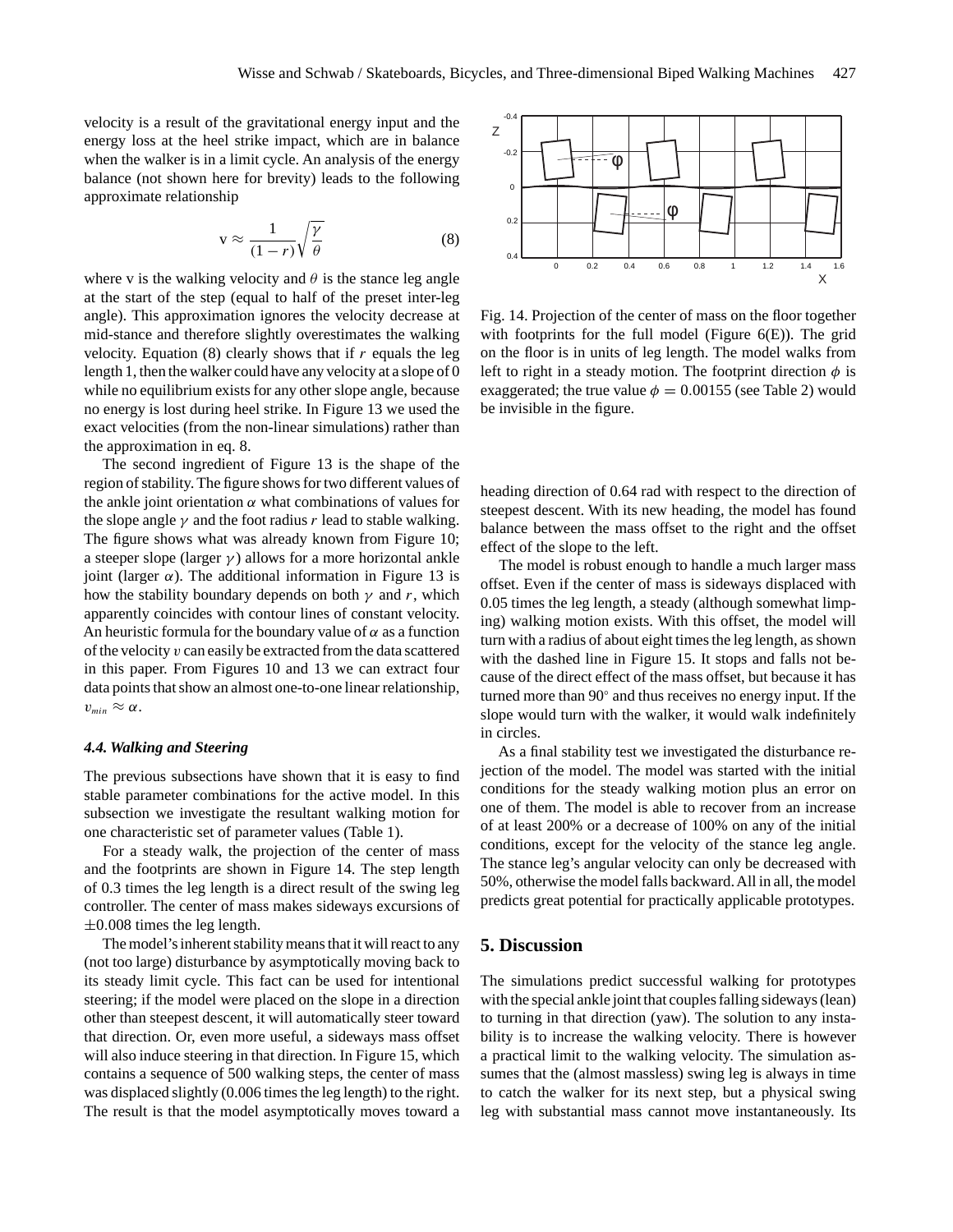

Fig. 15. Projection of the center of mass on the floor together with footprints for 500 steps. The model has a mass offset to the right and thus steers asymptotically toward a direction in which the sideways slope effect is in balance with the effect of the mass offset. A much larger mass offset results in a tighter turn as shown with the dashed line. After a turn of more than 90◦ , the walker receives no energy input and eventually stops and falls.

velocity is not only limited by practical considerations (actuator capacity), but also by the fact that its reaction torque might exceed the friction torques that the stance foot can supply.

Our model is not equipped with springs in the ankle joints for the sake of simplicity. The skateboard analysis, however, predicts a beneficial influence of such springs. It is recommended for future research to investigate the possible stability benefit that such springs can provide for walking robots.

The implication of this paper for the creation of stable prototypes goes beyond the concept of the tilted ankle joint. Even if the proposed ankle joint is not implemented in a prototype, it is still possible to benefit from the idea behind it; any control algorithm anywhere in the body can have similar beneficial stability effects, as long as its effect is a lean-to-yaw coupling. We expect that such an effect is also present in the human body, albeit well masked by the simultaneous presence of two other control strategies for sideways stability: sideways foot placement (Bauby and Kuo 2000; Donelan, Kram, and Kuo 2001; Donelan et al. 2004) and inertial reaction torques from the upper body.

In the future, we hope to gain more insight into the similarity between a kinematic lean-to-yaw coupling as studied in this paper, and a dynamic coupling as presented in the bicycle example. A promising lead is the stable walking behavior that was found in a 3D rimless wheel (Coleman, Chatterjee, and Ruina 1997). Another lead is provided by Kuo (1999) who

found that lateral stability can be obtained through fore–aft leg motions, which should also be considered as a dynamic lean-to-yaw coupling.

### **6. Conclusion**

This paper shows that a special ankle joint that couples falling sideways (lean) to turning in that direction (yaw) can lead to stable 3D walking models. A practical robustness against disturbances requires a basic form of swing leg control, which moves the swing leg quickly to a forward position. With this control rule in place, the model shows behavior that corresponds to bicycles and skateboards; stable motions exist above a certain critical forward velocity, depending on the tilt angle *α* of the ankle axis. The more vertical the axis (smaller *α*), the lower the critical velocity. There is a minimum, however; the tilt angle  $\alpha$  must always remain larger than the maximal stance leg angle, otherwise it would have a completely vertical orientation at the end of a step. This not only leads to instabilities but also requires impractical wide feet to prevent tipping over on the inside of the foot.

The ankle joint provides an effective means for direction control; a slight asymmetry in any of the parameters (such as a sideways mass offset) results in a walk on a curved path. The simulations with the elementary model presented in this paper predict a sufficient robustness against disturbances to warrant the construction of a physical 3D prototype.

### **Acknowledgment**

This research is partially funded by the Dutch National Technology Foundation (STW).

### **References**

- Bauby, C. E. and Kuo, A. D. 2000. Active control of lateral balance in human walking. *Journal of Biomechanics* 33:1433–1440.
- Coleman, M. J. and Ruina, A. 1998. An uncontrolled toy that can walk but cannot stand still. *Physical Review Letters* 80(16):3658–3661.
- Coleman, M. J., Chatterjee, A., and Ruina, A. 1997. Motions of a rimless spoked wheel: a simple 3D system with impacts. *Dynamics and Stability of Systems* 12(3):139–160.
- Coleman, M. J., Garcia, M., Mombaur, K., and Ruina, A. 2001. Prediction of stable walking for a toy that cannot stand. *Physical Review E* 64(2):022901-1–022901-3.
- Collins, S. H., Wisse, M., and Ruina, A. 2001. A two-legged kneed passive dynamic walking robot. *International Journal of Robotics Research* 20(7):607–615.
- Donelan, J. M., Kram, R., and Kuo, A. D. 2001. Mechanical and metabolic determinants of the preferred step width